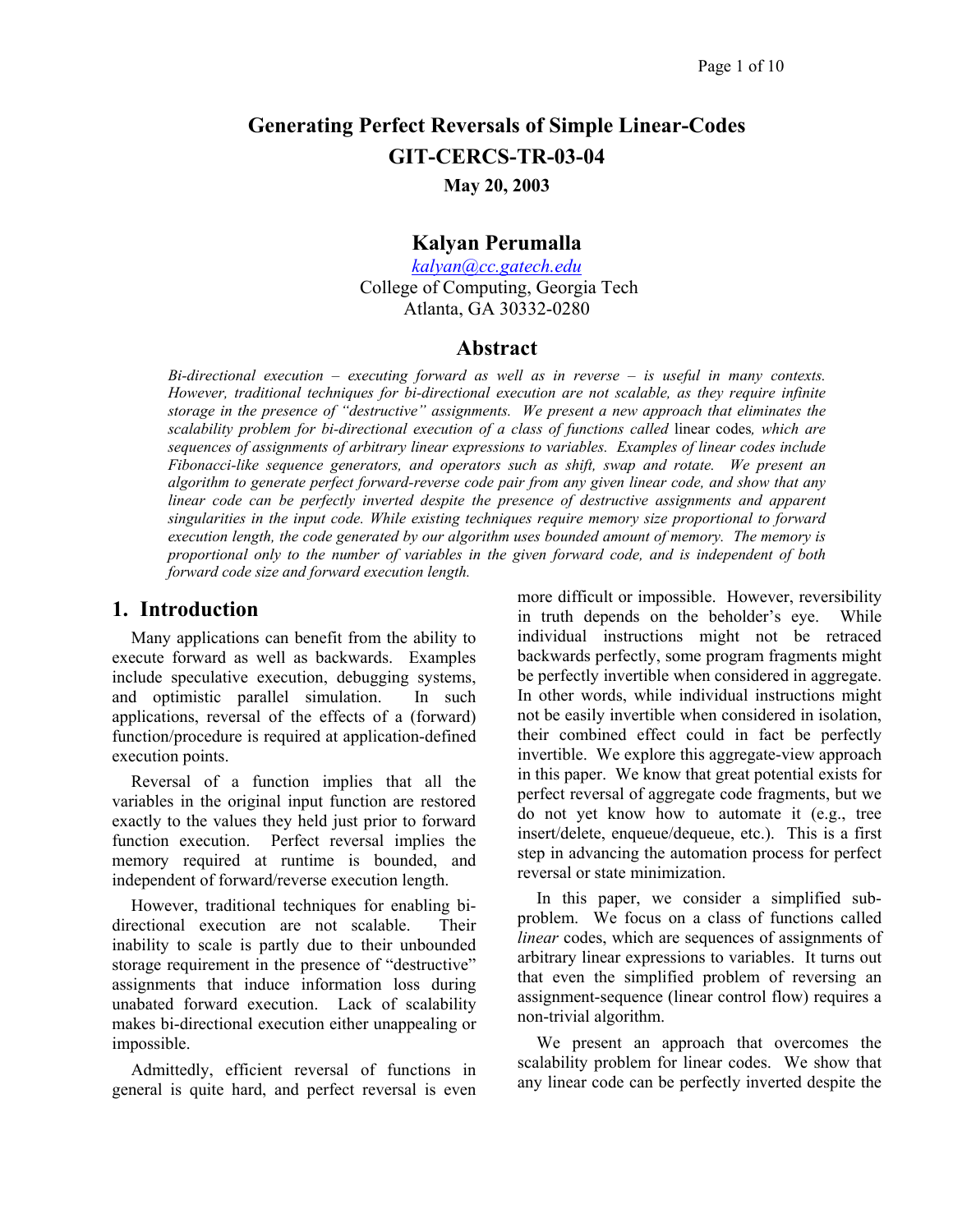presence of destructive assignments and apparent singularities in the input code. We present a novel algorithm to generate perfect forward-reverse code pair from any given linear code. While existing techniques require memory size proportional to forward execution length, the code generated by our algorithm uses bounded amount of memory proportional to the number of variables in the given forward code, and is independent of both forward code size and length of forward execution. The number of assignments and the total computation in the generated reverse code is also bounded, being proportional to the number of variables, and independent of forward/reverse execution length.

We present the algorithm and its operation on illustrative linear codes, including Fibonacci-like sequence generators. Our algorithm can be readily incorporated into a compiler for automated identification, generation and optimization of perfectly reversible linear codes.

## **2. Background and Motivation**

### *2.1. Related Work*

Considerable amount of research has lately focused on theoretical aspects of bi-directional computation [1-4, 7-9, 11, 15-17]. Part of that work was triggered by the discovery of the relationship between reversible computations, quantum computing and power dissipation. Theoretical work exists (turning machine to simulate irreversible over reversible, etc.), but it has not yet been translated to practice [10, 12]. It is shown in [6] that reversible execution of an irreversible program in general necessarily involves overheads in terms of space and time. However, in practice, relatively little is known about actual runtime and memory efficiencies of bidirectional execution of conventional computer applications, such as those written using the C language. Reversibly and efficiently executing any arbitrary conventional application in general remains a challenging problem.

While work exists on reversing functional language programs (e.g., LISP [1]), relatively little is known on *perfectly* reversing procedural language programs. Here, we focus on programs written in procedural languages, such as the C language.

In [17], hardware support for reverse execution is

provided at the level of program counter and memory address value logging. Although it is designed to support bi-directional execution of arbitrary programs, it does not actually employ true reverse execution operations, such an inverse operators. Instead, a memory address-value pair checkpointing mechanism is employed.

Re-execution approach is used in many other systems as well [13]. In fact, most "bi-directional execution" systems that we are aware of are based on checkpoint-and-re-execute paradigm. More recently, in [5], program counters are generated and saved efficiently to enable efficient rollback. Again, rollback is actually realized via re-execution, rather than reverse execution – execution is re-started from the most recently check-pointed state. Admittedly, these approaches are more general-purpose in nature, while our current work is not. However, our goal is to find efficient ways by which checkpointing can be minimized or avoided altogether.

A reverse execution capability is presented in [4], which is based on generating a log of inverse statements and interpreting them in reverse direction during reverse execution. This approach, again, entails memory overheads for even simple code fragments such as linear codes considered here.

It is worth re-iterating that perfect reversal capability is immensely useful in applications such as optimistic/speculative computing. This is especially true considering the relatively high cost of memory accesses as compared to computation (CPU) cost. Thus, while check-pointing-based approaches do get the (reversal) job done, it is important to find alternative means to minimize memory usage for check-pointing.

In [7] it is shown how perfectly reversible code can deliver high performance for efficient optimistic execution. Due to high speed of fine-grained discrete events in parallel simulation applications (such as ATM simulations), check-pointing methods are ill-suited as they accumulate a lot of memory very fast. True reverse execution helps to not only avoid memory overheads, but also to eliminate forward computation overhead for check-pointing. In such applications, it is desirable to employ a compiler-based approach to automatically generate prefect reverse code from user-written simulation models.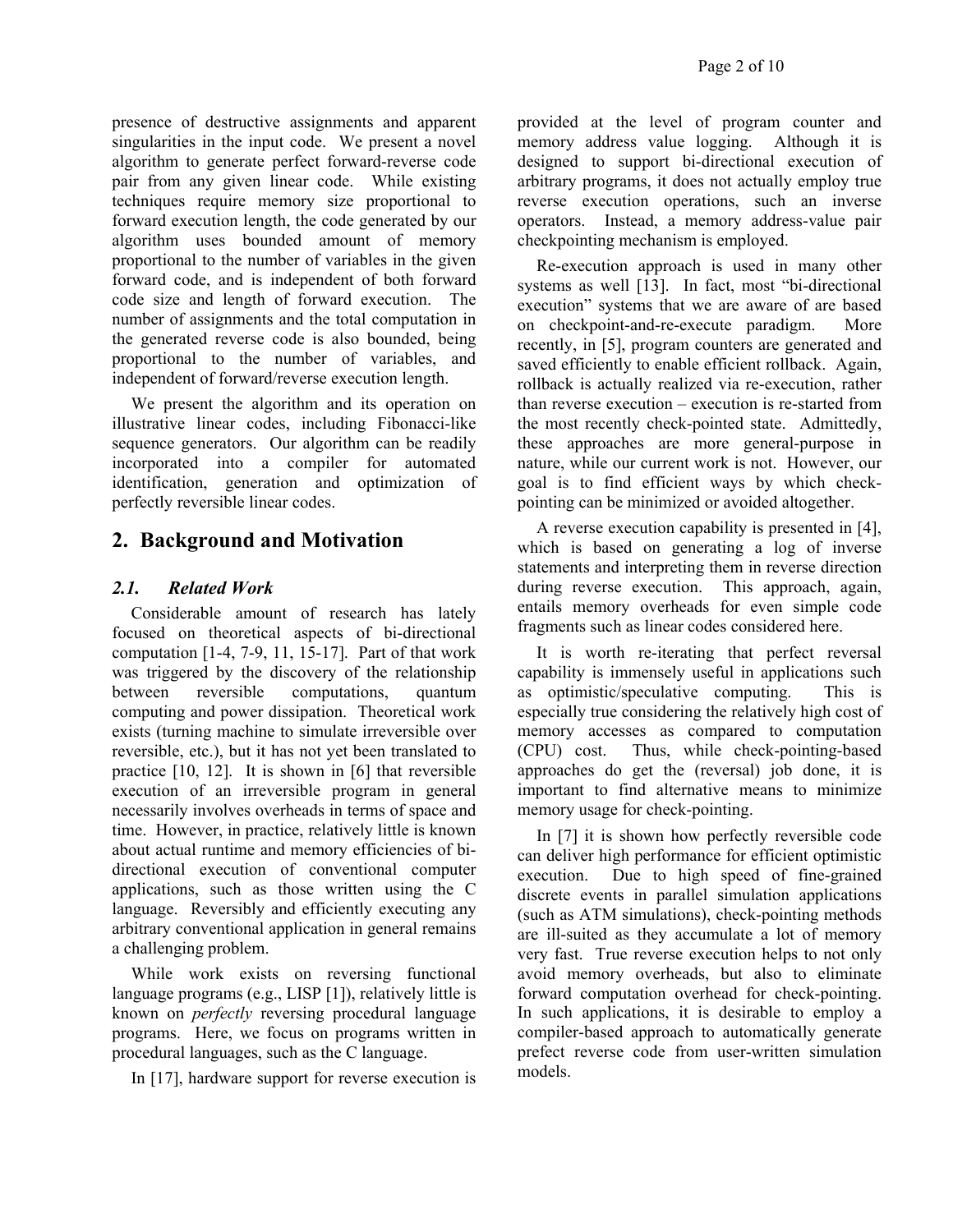Considerthe functions in Table 1 used to generate Fibonacci-like sequences  $(X_n = X_{n-1} + X_{n-2})$ :

<span id="page-2-0"></span>**Table 1: Functions for Fibonacci-like sequence generation. The variables a and b are initialized in init(). Thereafter, they can be updated one-step forward by calling f(), and one step backward by calling f -1(). The init() and f() are supplied by the user. The f -1() needs to be automatically generated by a compiler.** 

| int $a, b$ ; | void $f()$    | void $f^{-1}()$ |
|--------------|---------------|-----------------|
| void init()  |               |                 |
|              | int $c = a$ ; |                 |
| $a = ;$      | $a = b$ ;     |                 |
|              | $b = b + c$ ; |                 |
|              |               |                 |

The variables a and b are initialized in init() to 0 and 1 respectively for Fibonacci sequence, or to 2 and 1 for Lucas numbers, and so on. Thereafter, f() is called multiple times to update a and b. Calling f() n times makes a and b move n steps forward in the sequence.

Suppose that, based on the code for f(), we would like to *automatically* generate a complementary function  $f'(x)$  to move backward in sequence by undoing the effects of calls to f(). In other words, f() modifies a and b, and  $f'(t)$  restores a and b to their original values. This would provide the capability to move forward as well as backward in the sequence.

In general, we would like an automated method (preferably incorporated into a compiler) to automatically generate inverse functions for such forward functions, so that code can be executed in forward or reverse directions at will.

#### *2.3. Motivation: Speculative Execution*

The need for (perfect) reversibility arises in the context of any speculative parallel execution system, such as optimistic parallel simulation. [Figure](#page-2-1) 1 shows an example in which processor 1 executes ahead optimistically, invoking f() as a sequence generator (e.g., population model) as it goes along. If/when a remote message with a timestamp in processor 1's past is received, then processor 1 needs to restore its state to the point of inconsistency. This happens quite commonly, in protocols such as Time Warp. A similar problem also manifests itself in speculative processor execution of instruction blocks.



<span id="page-2-1"></span>

## **3. Traditional Solution Approach**

One way to automatically generate reverse code is to generate inverse statements corresponding to each forward statement. For example, an increment operation on a variable can be undone with its inverse, namely, a decrement operation. However, *destructive assignment* statements pose a major challenge in the inversion process, since they are not easily invertible. A destructive assignment is one in which a variable is overwritten with a new value from which the overwritten value cannot be easily recovered, when the assignment is considered in isolation.

Nevertheless, there exists an automated method by which any destructive assignment can in fact be undone, albeit, at the cost of additional memory space used to hold the overwritten value. A copy of the modified value is saved before modification during forward execution, and the saved value is restored during reverse execution. Since the saving and restoring operations follow a last-in-first-out (LIFO) discipline, a runtime stack is used to hold the saved values. In the forward code, an assignment of the form lvalue=rvalue, is made reversible by pushing a copy of the current value of lvalue onto a runtime stack. In the reverse code, the assignment is inverted by restoring lvalue to the saved value popped from top of the stack.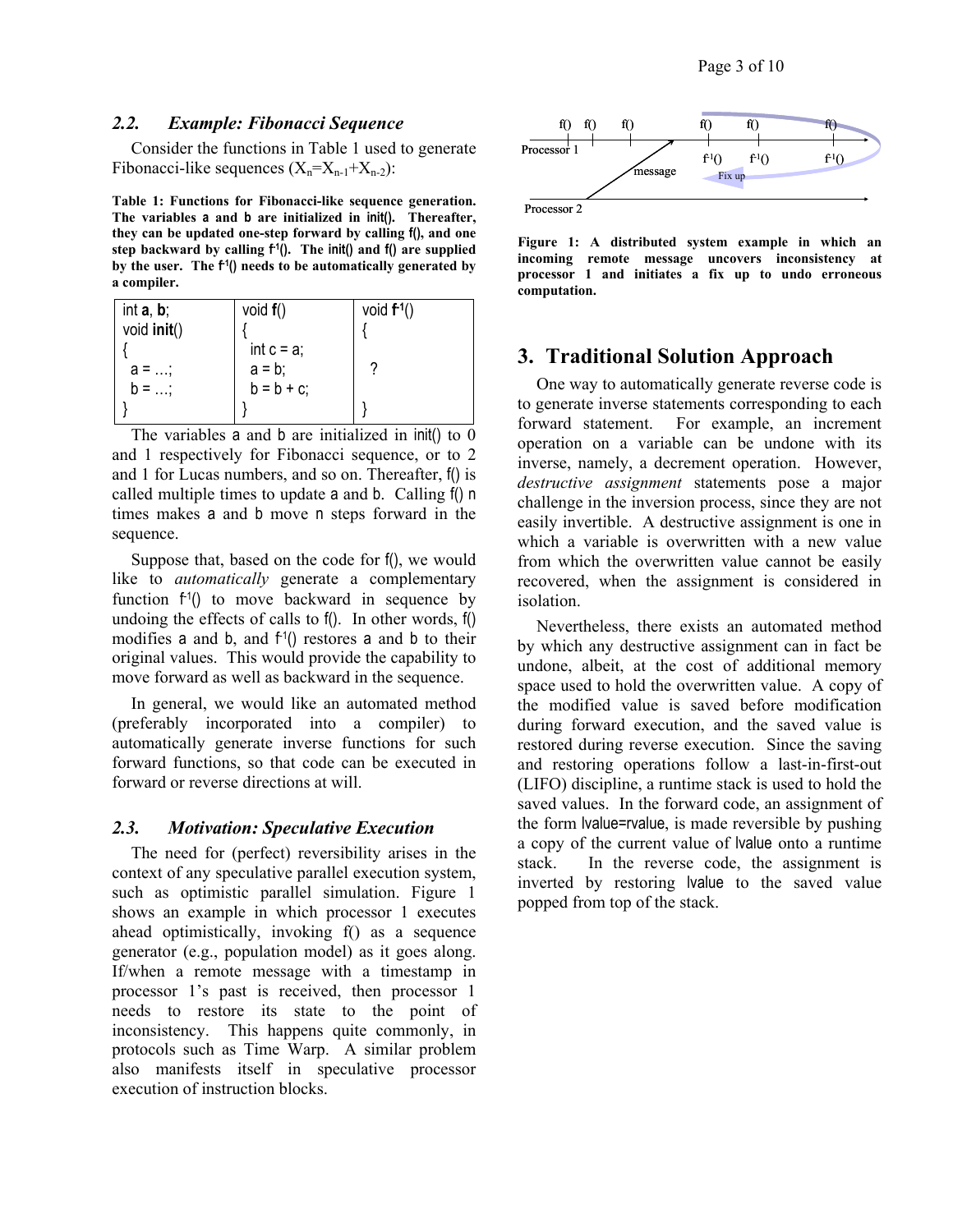| the Fibonacci sequence generator. |                                      |                    |  |  |  |  |  |
|-----------------------------------|--------------------------------------|--------------------|--|--|--|--|--|
| Original                          | <b>Stack-based Reversal Approach</b> |                    |  |  |  |  |  |
| Forward                           | Forward                              | <b>Reverse</b>     |  |  |  |  |  |
| void $f()$                        | void $f()$                           | void $f^{-1}()$    |  |  |  |  |  |
|                                   |                                      |                    |  |  |  |  |  |
| int $c = a$ ;                     | int $c = a$ ;                        | POP(b);<br>POP(a); |  |  |  |  |  |
| $a = b$ ;                         | PUSH(a);                             |                    |  |  |  |  |  |

}

 $a = b$ ; PUSH(b);  $b = b + c$ ;

}

<span id="page-3-0"></span>**Table 2: Illustration of stack-based approach to reversal of the Fibonacci sequence generator.** 

The stack-based approach is easy to automate, and can be generated by a compiler, as demonstrated in  $[14]$ . Table 2 shows the stack-based approach used to generate the modified forward code, and its corresponding reverse code for the Fibonacci example. A PUSH(v) instruction pushes the value of v onto the top of the stack, while POP(v) pops the top value of the stack and assigns the popped value to v. Note in the example that the old value of the temporary variable c is irrelevant, and hence not saved.

#### *3.1. Memory Scalability*

 $b = b + c$ ;

}

A major drawback of the stack-based approach towards reversal is that the size of stack can become quite large, growing proportionally with the length of consecutive forward execution sequence. For example, in the Fibonacci sequence function, the size of the stack equals two integers times the number of consecutive calls to f(). This is because two values are pushed on to the stack for each f() invocation. The stack values cannot be discarded because they are needed for reversal in case  $f(1)$  is called any time in the future.

Clearly, an alternative approach is needed that eliminates the memory overhead of the stack-based approach. But, how can a compiler automatically detect an alternative perfect reversal solution in the presence of individual destructive statements? The solution lies in viewing the statements as a group rather than viewing them separately in isolation of each other. The group of statements must be analyzed to uncover the underlying relation among the modified variables, and then their interrelationships should be exploited towards realizing perfect reversal.

## **4. Algorithm**

### *4.1. Generalization: Linear Codes*

We now consider a slightly more general problem, of which the Fibonacci sequence generator example is a special case. We consider any sequence of assignments of linear expressions to variables, which we call *linear codes*. In addition to sequence generators such as Fibonacci, linear codes encompass several common operations such as swap, circular/destructive shift, rotate, etc.

#### *4.2. Rationale*

The main idea behind our algorithm is that the linear sequence of assignments can be analyzed and its net effect can be represented as a matrix product operation. Let the old values of the variables be represented as a column vector V'. Let the operations of linear code assignments be represented as a matrix of constants W. Then, the matrix product WV' gives a new column vector corresponding the new values of the variables V= WV'. This indicates that we only need to multiply both sides by the inverse of W. The resulting equation  $W<sup>T</sup>V= V'$ delivers the old values in terms of current values. Thus, all we would need to do to recover old values from current values is to apply the inverse of W. The meat of the algorithm is then concerned with addressing singularities, when W (as obtained from user-written code) is non-invertible.

#### *4.3. Algorithm Outline*

This algorithm is focused on a single code fragment of contiguous sequence of assignments. The algorithm consists of the following sequence of steps:

- 1. Preprocess forward code.
- 2. Obtain matrix representation.
- 3. Iteratively eliminate matrix singularity:
	- a. Row elimination
	- b. Column elimination.
- 4. Invert matrix.
- 5. Generate optimized reverse code.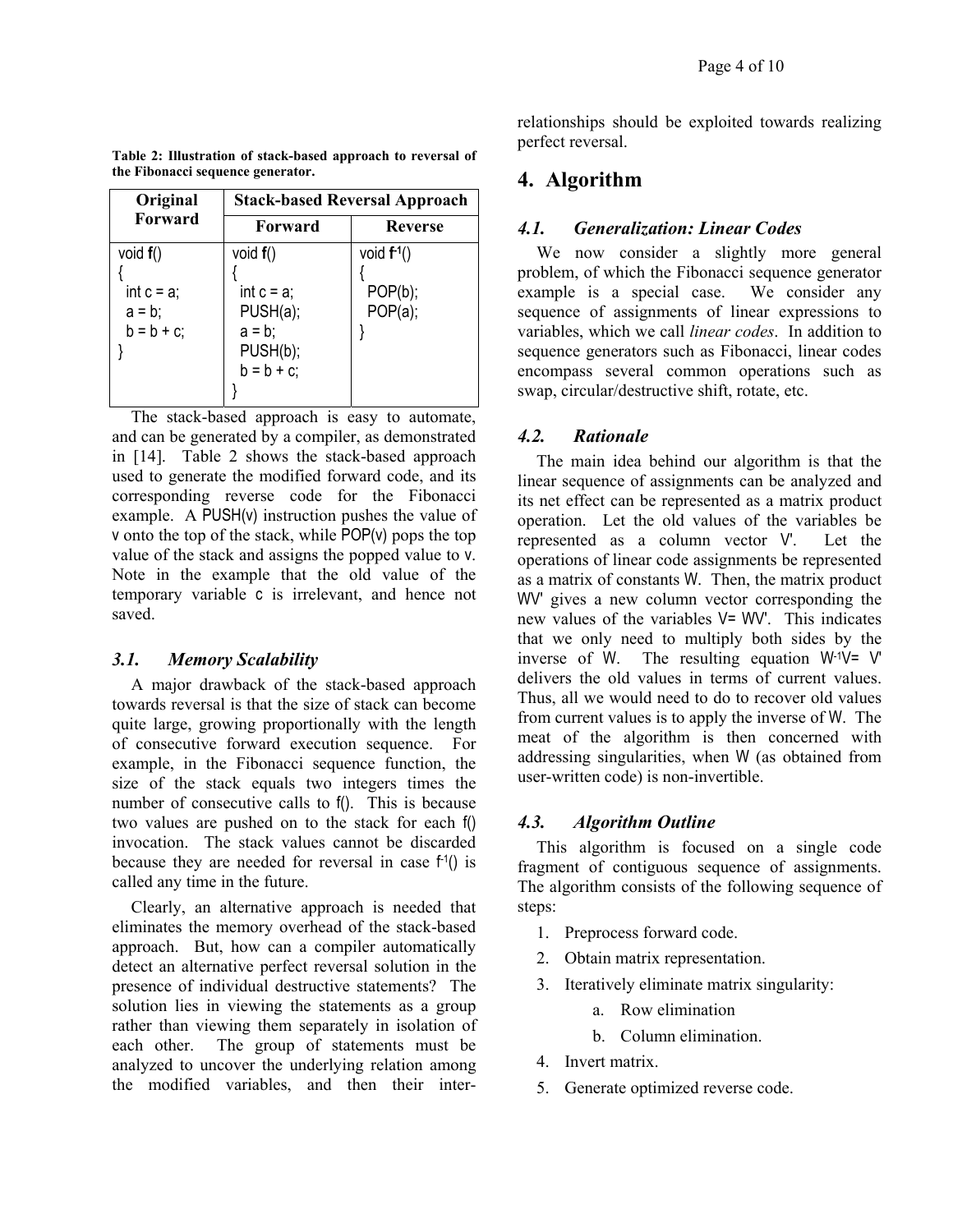#### *4.4. Definitions and Notation*

We will use  $L(\ldots)$  to denote any linear expression of variables and constants.

For any variable v, denote by v' the value of that variable just prior to the first modification during an invocation by the forward function.

#### *4.5. Input Function*

Variables can be assigned multiple times or not at all. Local variables can also be used. However, no jump instructions, branch statements, loops or recursion are allowed – the function must consist of only a single sequence of assignment statements.

For any sequence of linear expressions, we generate equivalent forward and reverse code such that the reverse function exactly restores the values of variables changed by the forward function. This is achieved with memory space whose size is independent of the number of invocations (either consecutive or mixed) of the forward and reverse functions.

#### *4.6. Preprocessing*

**Input:** The input is a sequence of assignment statements,  $F^0 \equiv \{v_i = L^0_k(1, v_1, \ldots, v_n)\}$ , where n is the number of variables, and 1≤i≤n, and 0≤k≤|F0|.

Note that each  $v_i$  could appear as the left hand side (LHS) of zero or more assignment statements, and hence the number of assignments can be larger or smaller than n.

**Preprocess:** Convert the input function to an equivalent function (with possibly greater or lesser number of lines), such that:

- (a) Each variable appears as the LHS of exactly one assignment
- (b) All right hand side (RHS) expressions are rewritten equivalently in terms of values held by each variable immediately prior to the first assignment statement in the function.

#### **Algorithm:**

- 1. Temporarily, treat local variables as global.
- 2. For each variable  $v_i$ , add the assignment  $v_i = v'_i$ to the top of the function, i.e.,  $F^0 \leftarrow \{v_i = v'_i\} \cup F^0$ .
- 3. For each assignment  $v_i = L^0_k(1, v_1, \ldots, v_n)$ , replace

it with  $v_i = L^0_k(1, X(v_1),...,X(v_n))$ , where  $X(v)$  is the RHS expression of the most recent assignment to v.

- 4. For each local variable  $v_i$ , delete all assignments to  $v_i$  (at this point, no global variable will have dependency on any local variable).
- 5. For each  $v_i$ , delete all except the last assignment to  $v_i$ .

**Output:**  $F = \{v_i = L_i(1, v'_1, \ldots, v'_n)\},\ 1 \le i \le n$ .

Note that  $F^0$  is a sequence, but  $F$  is a set (order of statements is important in  $F<sup>0</sup>$ , but not important in  $F$ ).

#### *4.7. Matrix Representation*

After preprocessing, let  $L_i=w_{i0}+\sum_{j=1}^{n}w_{ij}v_j$ , 1 si sn. Then F can be written as:

|                                               |     |               |                    | $\overline{0}$ |                        |
|-----------------------------------------------|-----|---------------|--------------------|----------------|------------------------|
| $\begin{bmatrix} v_1 \\ \vdots \end{bmatrix}$ | $=$ | $W_{10}$      | $W_{11}$           | $W_{1n}$       | $v_1$<br>$\vdots$      |
|                                               |     | $\frac{1}{2}$ |                    |                |                        |
| $ v_n $                                       |     | $W_{n0}$      | $\mathcal{W}_{n0}$ | $W_{nn}$       | $\lfloor v'_n \rfloor$ |

We will represent it equivalently as  $V=WW'$ .

If W is non-singular, then it is easy to recover V' by multiplying both sides of the equation by the inverse matrix of W: W-1V=V'.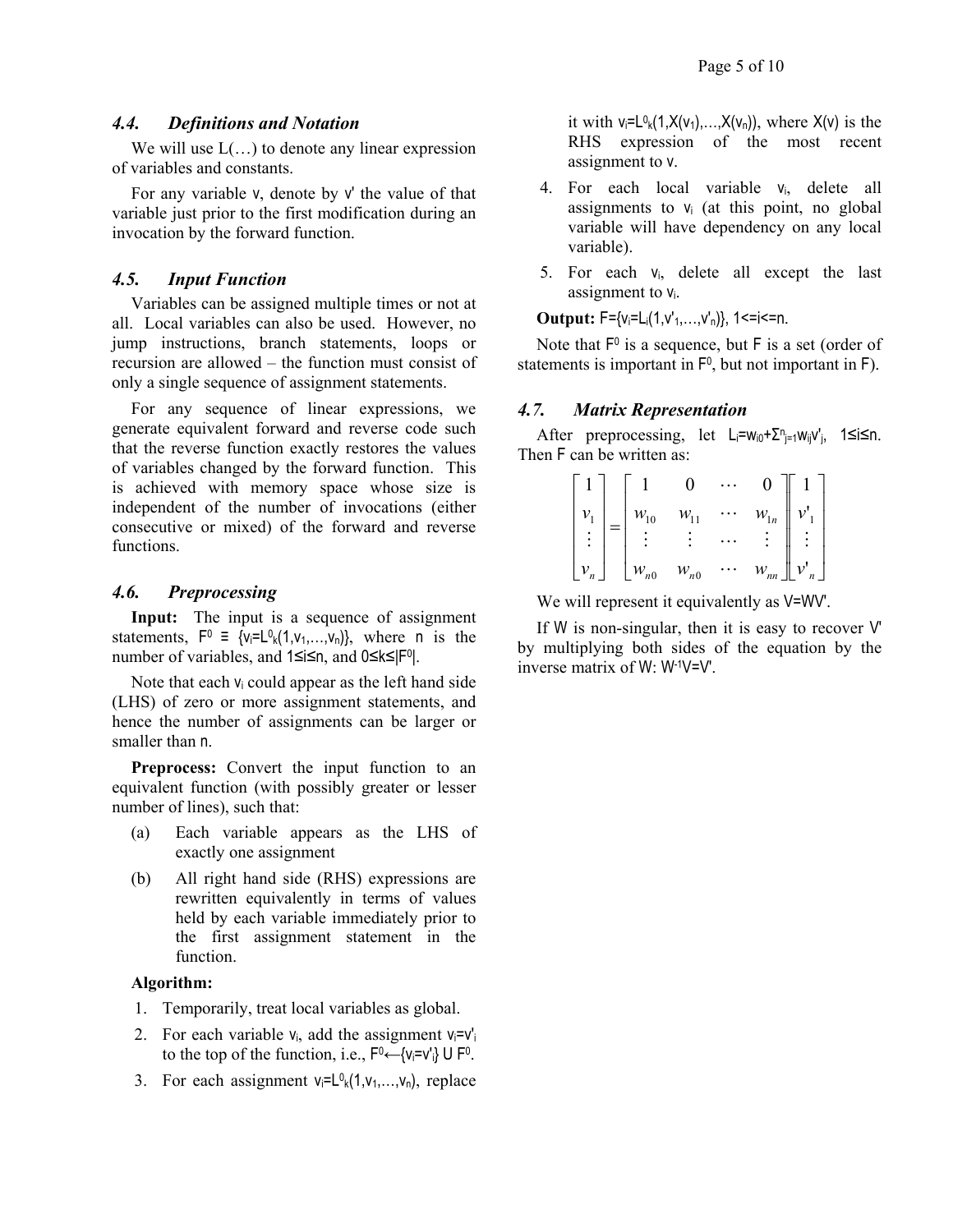**Example:** Consider the Fibonacci sequence **Forward:** a=a+b; b=2a; generator f() given in Table 1. The following shows the series of transformations performed by each step of the algorithm:

$$
\begin{array}{cccc}\n\text{int} & \text{c=a} & \text{a=a'} & \text{a=a'} \\
\text{c=a} & \Rightarrow & \text{a=b} & \Rightarrow & \text{c=c'} \\
\text{a=b} & \text{b=b+c} & \text{c=a} & \Rightarrow & \text{c=c'} \\
\text{b=b+c} & \text{a=b} & \text{a=b'} \\
\text{b=b+c} & \text{b=b+c} & \text{b=b'+a'} \\
\text{a=a'} & \text{b=b'+c} & \text{b=b'+a'} \\
\text{a=a'} & \text{b=b'} & \text{a=b'} \\
\text{a=b'} & \Rightarrow & \text{b=b'+a'} & \Rightarrow \begin{bmatrix} 1 \\ a \\ b \end{bmatrix} = \begin{bmatrix} 1 & 0 & 0 \\ 0 & 0 & 1 \\ 0 & 1 & 1 \end{bmatrix} \begin{bmatrix} 1 \\ b' \end{bmatrix} \\
\text{b=b'+a'} & \text{b=b'+a'} & \text{b=c} \\
\text{b=c} & \text{a=-a+b} & \text{b=c}\n\end{array}
$$

Thus, the reverse code is generated to be the following:

| void $f()$    | void $f^{-1}()$ |
|---------------|-----------------|
|               |                 |
| int $c = a$ ; | int $c = a$ ;   |
| $a = b$ ;     | $a = -a + b$ ;  |
| $b = b + c$ ; | $b = c$ ;       |
|               |                 |

## **5. Eliminating Singularity**

When the matrix W is invertible, as in the preceding example, it is clear that it is straightforward to recover the old values V' of the variables V. But what if W turns out to be singular, with no inverse? We now address that case. **5.1. Row Elimination** *n s s n s n n n n n n n n n n n n n n n n n n n n n* 

When W is singular, we know from linear algebra that at least one of the following two possibilities holds:

- 1. One of the rows can be expressed as a linear combination of the rest of the rows.
- 2. One of the columns can be expressed as a linear combination of the rest of the columns.

Consider the following simple linear code using two variables a and b:

#### **Singularity Example:**

#### After preprocessing: a=a'+b'; b=2a'+2b';

The resultant matrix relation is given by:

|   | 0 | 0 |                          |                  |  |
|---|---|---|--------------------------|------------------|--|
| 0 |   |   | $\parallel a' \parallel$ | $a =  a $        |  |
|   | 2 |   | 2  b                     | $\boldsymbol{b}$ |  |

Clearly, the matrix is non-invertible, because of linear relationship between the last two rows (or columns). So, it is not possible to simply multiply the two sides of the equations by the matrix's inverse to get the reverse code. Does this imply reverse code doesn't exist for this forward code? No. In fact, the following is one of the possible reverse codes that can invert the given forward code:

#### **Reverse:** a'=a/3; b'=2a';

So, how do we obtain the inverse code for forward codes whose matrices cannot be inverted? The solution is to eliminate simple linear combination relationships among the variables or sub-expressions. In the preceding example, the RHS expressions of both the variables a and b are simply linearly related to each other, which makes the resultant matrix non-invertible.

We now address both the possibilities for singularity – dependencies across rows and columns.

Note: If there is a choice between row elimination and column elimination, it appears to be better to perform row elimination first, because (1) it is easier to perform (2) it does not add any new variables, thereby minimizing memory usage (3) the column dependency might in fact disappear after row elimination.

Suppose the singularity can be attributed to linear dependency across rows. Let W be represented as a column matrix of rows  $R_i$ ,  $0 \le i \le n$ , as follows:

$$
W = \begin{bmatrix} R_0 \\ \vdots \\ R_n \end{bmatrix}
$$

If W is singular due to linear dependency across rows, then any one of its rows can be expressed as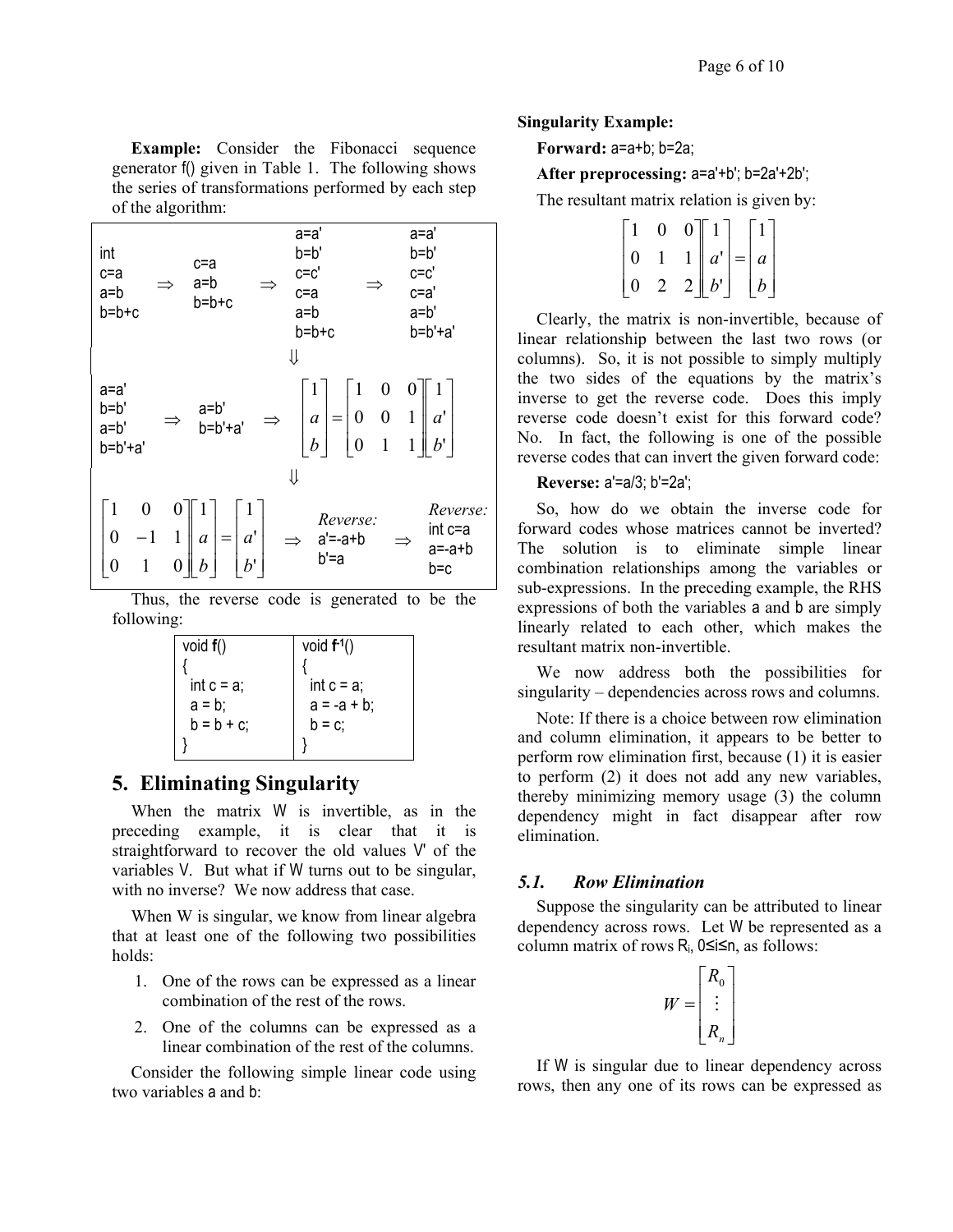linear combination of the rest of the rows. Except for the first row  $R_0$  (which represents the constant component of all L<sub>i</sub>), pick any row R<sub>r</sub>,  $0 \le r \le n$  such that  $R_r = L^r(R_i, 0 \le i \le n, i \ne r)$ , for some linear function  $L_r$  on the rest of the row matrices Ri.

It is then clear that  $v_r$  can be expressed as a linear combination of all variables except itself. This permits us to eliminate  $v_r$  from the RHS of all variables (including  $v_t$ ). Thus, F can be rewritten as: F={v<sub>i</sub>=L<sub>i</sub>(1,v'<sub>1</sub>,…,L<sup>r</sup>(1,v<sub>j</sub>, 1≤j≤n,j≠r),…,v'<sub>n</sub>)}, 1<=i<=n. In other words,  $v_r$  is replaced by its equivalent expression that does not contain  $V_r$  or  $V'_r$ .

The resultant new matrix becomes:

|                | $W_{10}$      | $\mathcal{W}_{11}$ |  |           | $\mathcal{W}_{1n}$ |  |
|----------------|---------------|--------------------|--|-----------|--------------------|--|
| $\mathbb{R}^2$ | $\frac{1}{2}$ |                    |  | $\ldots$  |                    |  |
|                | $w_{r0}$      | $W_{r1}$           |  |           | $W_{rn}$           |  |
|                |               |                    |  |           |                    |  |
|                | $W_{n0}$      | $\mathcal{W}_{n1}$ |  | $\ddotsc$ |                    |  |

Notice that the  $(r+1)^{th}$  column becomes zero. Since  $v_r$  becomes a trivial variable that can always be easily recovered by evaluating its RHS expression on the rest of the variables, we now remove  $v_r$  from consideration for reversal. The  $(r+1)$ <sup>th</sup> row and  $(r+1)$ <sup>th</sup> column are removed from W, and  $v_r$  and  $v_r$  are removed from V and V' respectively. During reverse code generation phase, a corresponding assignment statement is generated to recreate the  $v_r$  based on the recovered values of the rest of the variables.

In the preceding singularity example, the second row can be expressed as two times the first row:

$$
\mathsf{a} \texttt{=} \mathsf{a}' \texttt{+} \mathsf{b}'; \mathsf{b} \texttt{=} 2\mathsf{a}; \Rightarrow \mathsf{b}' \texttt{=} 2\mathsf{a}' \Rightarrow \mathsf{a} \texttt{=} \mathsf{a}' \texttt{+} 2\mathsf{a}' \Rightarrow \mathsf{a} \texttt{=} 3\mathsf{a}'
$$

$$
\Rightarrow a'=a/3; b'=2a'
$$

Thus, the reverse code is given as specified previously:

**Reverse:** a'=a/3; b'=2a';.

#### *5.2. Column Elimination*

A more challenging case arises when one of the columns equals a linear combination of the rest of the columns. Column dependency arises due the existence of the same common sub-expressions in all rows. This is a slightly harder case, since we cannot simply eliminate any variables, but instead need to isolate sub-expressions that are common across rows.

Let W be represented as a row matrix of columns C<sub>i</sub>, 0≤j≤n, as follows:

$$
W = \begin{bmatrix} C_0 & \cdots & C_n \end{bmatrix}
$$

If W is singular due to linear dependency across columns, then any one of its columns can be expressed as linear combination of the rest of the columns. Pick any column  $C_c$ ,  $0 < c \le n$  such that  $C_c = L^c(C_j, 0 \le j \le n, j \ne c)$ , for some linear function  $L^c$  on the rest of the column matrices Cj. Note that we avoid choosing the first column  $C_0$  as  $C_c$ , since it corresponds to the constants in the linear expressions.

In the linear function  $\mathsf{L}^c$ , consider only those columns, Cj, whose coefficients are non-zero. In other words,  $C_c = \sum_{k=1}^{n_c} x_k C_{ik}$ , for some constants  $x_k$  and some column numbers  $j_k$ , 1≤k≤n<sub>c</sub>, and let denote c by  $j_0$ .

In the preceding singularity example, for illustration, let us apply column elimination instead of row elimination. Since a'+b' is the common subexpression, we instantiate a new variable,  $c=a+b$ :

 $a=(a'+b')$ ; b=2( $a'+b'$ );  $\Rightarrow$  $a=(a'+b')$ ; b=2(a'+b'); c=a+b;  $\Rightarrow$ a=c'; b=2c'; c=a+b; ⇒ a=c'; b=2c'; c=c'+2c'; ⇒ a=c'; b=2c'; c=3c'; ⇒ a'=c''; b'=2c''; c'=c/3; c''=c'/3;⇒ c'=c/3; a'=c/9; b'=2c/9;

Thus, an equivalent, alternative forward-reverse code pair is given as:

**Initial:**  $a=a_0$ ;  $b=b_0$ ;  $c=a_0+b_0$ ;

**Forward:** a=c; b=2c; c=3c;

**Reverse:** a=c/9; b=2c/9; c=c/3;

Guards are, of course, needed to deal with boundary condition (for initial values).

Note the use of  $c''$  in the derivation. Even though we can compute c', we still need to recover the user's original values of a' and b'. Since c'=a'+b' gives only one equation with two unknowns, we cannot recover a' and b' from c' alone. Computing c'' and reevaluating a' and b' from c'' solves the problem.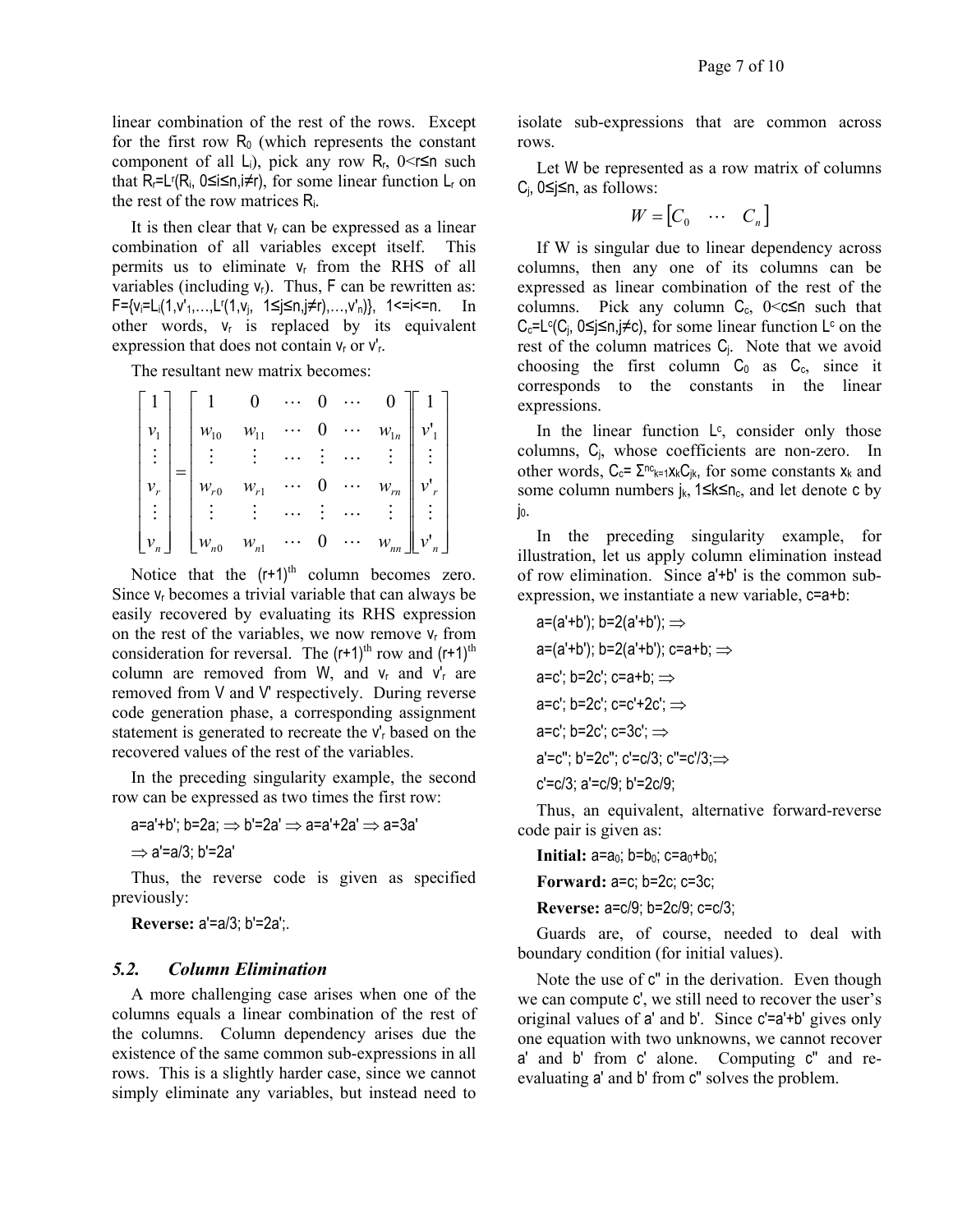#### **Another Example:**

Consider the following linear code with four variables, obtained after the preprocessing phase:

 $v_4 = w_{40} + w_{41}v_1' + w_{42}v_2' + w_{43}v_3' + w_{44}v_4'$  $v_3 = w_{30} + w_{31}v_1 + w_{32}v_2 + w_{33}v_3 + w_{34}v_4$  $v_2 = w_{20} + w_{21}v_1 + w_{22}v_2 + w_{23}v_3 + w_{24}v_4$  $v_1 = w_{10} + w_{11}v_1 + w_{12}v_2 + w_{13}v_3 + w_{14}v_4$ 

The corresponding matrix form V=WV' is as follows:

| $ v_1 $   | $W_{10}$             | $W_{11}$           | $w_{12}$<br>$w_{22}$<br>$w_{32}$ | $W_{13}$           | $W_{14}$           | $v_1'$           |
|-----------|----------------------|--------------------|----------------------------------|--------------------|--------------------|------------------|
|           | $=\vert w_{20}\vert$ | $w_{21}$           |                                  | $\mathcal{W}_{23}$ | $\mathcal{W}_{24}$ | $v_{2}^{\prime}$ |
| $ v_{3} $ | $W_{30}$             | $\mathcal{W}_{31}$ |                                  | $\mathcal{W}_{33}$ | $W_{34}$           | $v_3$            |
|           | $\mathcal{W}_{40}$   | $\mathcal{W}_{41}$ | $W_{42}$                         | $W_{43}$           | $W_{44}$           |                  |

Suppose the matrix W is singular due to linear dependency among some of its columns, say among columns 1, 2 and 3:  $C_1 = x_1C_2 + x_2C_3$ , i.e.,

$$
\begin{bmatrix} 0 \\ w_{11} \\ w_{21} \\ w_{31} \\ w_{41} \end{bmatrix} = x_1 \begin{bmatrix} 0 \\ w_{12} \\ w_{22} \\ w_{32} \\ w_{42} \end{bmatrix} + x_2 \begin{bmatrix} 0 \\ w_{13} \\ w_{23} \\ w_{33} \\ w_{43} \end{bmatrix}.
$$

This implies that we can rewrite the RHS of each vi by regrouping the sub-expressions differently:

$$
v_1 = w_{10} + (x_1 w_{12} + x_2 w_{13}) v'_1 + w_{12} v'_2 + w_{13} v'_3 + w_{14} v'_4 \n v_2 = w_{20} + (x_1 w_{22} + x_2 w_{23}) v'_1 + w_{22} v'_2 + w_{23} v'_3 + w_{24} v'_4 \n v_3 = w_{30} + (x_1 w_{32} + x_2 w_{33}) v'_1 + w_{32} v'_2 + w_{33} v'_3 + w_{34} v'_4 \n v_4 = w_{40} + (x_1 w_{42} + x_2 w_{43}) v'_1 + w_{42} v'_2 + w_{43} v'_3 + w_{44} v'_4
$$

The same can be rewritten with a different grouping of the variables as follows by grouping the columns reflecting the linear dependency of  $C_1$ ,  $C_2$ and  $C_3$ :

$$
v_1 = w_{10} + w_{12} (x_1 v_1' + v_2') + w_{13} (x_2 v_1' + v_3') + w_{14} v_4'
$$
  
\n
$$
v_2 = w_{20} + w_{22} (x_1 v_1' + v_2') + w_{23} (x_2 v_1' + v_3') + w_{24} v_4'
$$
  
\n
$$
v_3 = w_{30} + w_{32} (x_1 v_1' + v_2') + w_{33} (x_2 v_1' + v_3') + w_{34} v_4'
$$
  
\n
$$
v_4 = w_{40} + w_{42} (x_1 v_1' + v_2') + w_{43} (x_2 v_1' + v_3') + w_{44} v_4'
$$

We now add  $n_c$  number of *new* variables,  $V_{n+1}$ ...  $V_{n+nc}$ , into the representation, such that  $V_{n+k} = X_k V_{i0} + V_{ik}$ , 1≤k≤n<sub>c</sub>.

In this example,  $n_c=2$ , so we add  $v_5=x_1v_1+v_2$ , and  $v_6$ =  $x_2v_1$ +  $v_3$ . This implies  $v_5$ =  $x_1v_1'$ +  $v_2'$ , and  $v_6$ =  $x_2v_1'$ + v'3. We can now use the newly added variables to eliminate  $v'_{1}$ ,  $v'_{2}$  and  $v'_{3}$  from the RHS of  $v_{1}$ ,  $v_{2}$  and  $v_{3}$ , by rewriting them in terms of  $v_5$  and  $v_6$ .

| $v_1 = w_{10}$ |                        | $+W_{14}V_{4}W_{12}V_{5}W_{13}V_{6}$        |
|----------------|------------------------|---------------------------------------------|
| $v_2 = w_{20}$ |                        | $+ w_{24} v_4' + w_{22} v_5' + w_{23} v_6'$ |
| $v_3 = w_{30}$ |                        | $+ w_{34} v'_4 + w_{32} v'_5 + w_{33} v'_6$ |
| $v_4 = w_{40}$ |                        | $+W_{44}v_4' + W_{42}v_5' + W_{43}v_6'$     |
| $v_{5} =$      | $x_1v_1+v_2$           |                                             |
| $v_{6} =$      | $+\nu_{3}$<br>$x_2v_1$ |                                             |

We can now rewrite the same to eliminate  $v_1$ ,  $v_2$ and  $v_3$  from the RHS of  $v_5$  and  $v_6$  by substituting them with their corresponding RHS's, giving the following:

$$
v_{1} = w_{10} + w_{14}v_{4} + w_{12}v_{5} + w_{13}v_{6}
$$
  
\n
$$
v_{2} = w_{20} + w_{24}v_{4} + w_{22}v_{5} + w_{23}v_{6}
$$
  
\n
$$
v_{3} = w_{30} + w_{44}v_{4} + w_{32}v_{5} + w_{33}v_{6}
$$
  
\n
$$
v_{4} = w_{40} + w_{44}v_{4} + w_{42}v_{5} + w_{43}v_{6}
$$
  
\n
$$
v_{5} = (x_{1}w_{10} + w_{20}) + (x_{1}w_{14} + w_{24})v_{4} + (x_{1}w_{12} + w_{22})v_{5} + (x_{1}w_{13} + w_{23})v_{6}
$$
  
\n
$$
v_{6} = (x_{2}w_{10} + w_{20}) + (x_{2}w_{14} + w_{34})v_{4} + (x_{2}w_{12} + w_{32})v_{5} + (x_{2}w_{13} + w_{33})v_{6}
$$

In general, the RHS of all  $v_{ik}$ , 0≤k≤n<sub>c</sub>, can be rewritten only in terms of  $v'_{i}$ , 1≤i≤n+n<sub>c</sub>, and i≠j<sub>k</sub>, thereby eliminating vjk from the RHS of *all* variables.

#### *5.3. Termination*

Each step of column elimination or row elimination removes at least one source of singularity due to the linear dependency across columns. Since at each iteration, the size of the matrix is reduced by at least one (one row reduced by row elimination, or one column reduced by column elimination), the algorithm is guaranteed to terminate.

#### *5.4. Guards for Initial Values*

Initial values of the variables can be easily protected by generating "guard" conditions in the code, such that reverse execution does not go backwards beyond the valid forward-reverse code relationship. Note that this might require protecting between 0 and *n* initial conditions, where *n* is the number of variables in the original user-specified forward code.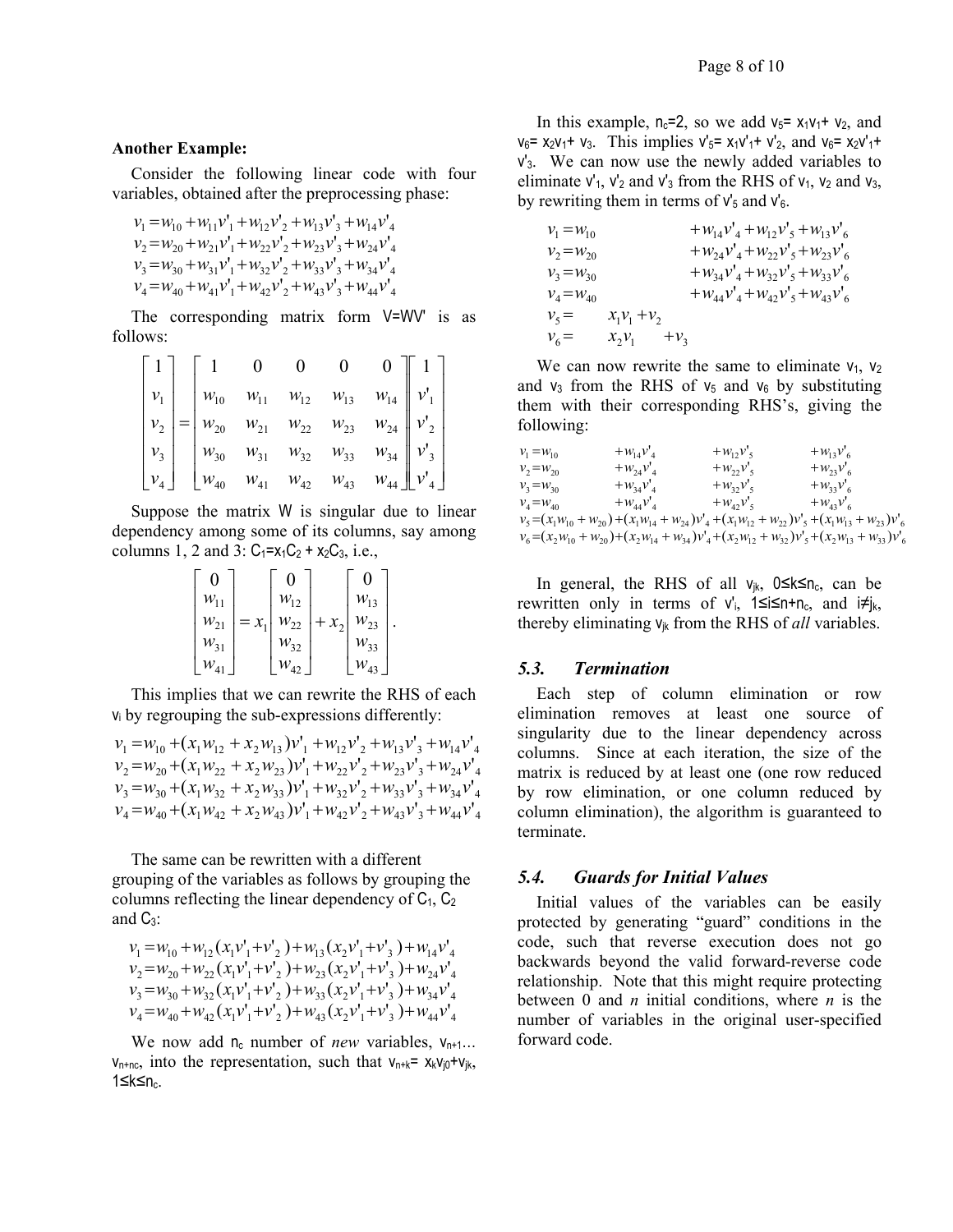## **6. Fast-backwards**

A natural and simple extension of the matrix approach is in reversing more than one step backwards at a time. While normal reverse execution mode might entail reversing one forward invocation at a time, it is also possible to efficiently jump *s* steps backwards in one step. Since V= WV', V=W§V's<sub>,</sub> (Ws)-1V=V's<sub>.</sub>

In the Fibonacci generator example, we can jump *s*=2 steps backwards at a time, using the following deductions:

$$
\begin{bmatrix} 1 \\ a \\ b \end{bmatrix} = \begin{bmatrix} 1 & 0 & 0 \\ 0 & 0 & 1 \\ 0 & 1 & 1 \end{bmatrix} \begin{bmatrix} 1 \\ a' \\ b' \end{bmatrix}
$$
  
\n
$$
\Rightarrow \begin{bmatrix} 1 \\ a \\ b \end{bmatrix} = \begin{bmatrix} 1 & 0 & 0 \\ 0 & 0 & 1 \\ 0 & 1 & 1 \end{bmatrix} \begin{bmatrix} 1 & 0 & 0 \\ 0 & 0 & 1 \\ 0 & 1 & 1 \end{bmatrix} \begin{bmatrix} 1 \\ a'' \\ b'' \end{bmatrix}
$$
  
\n
$$
\Rightarrow \begin{bmatrix} 1 \\ a \\ b \end{bmatrix} = \begin{bmatrix} 1 & 0 & 0 \\ 0 & 1 & 1 \\ 0 & 1 & 2 \end{bmatrix} \begin{bmatrix} 1 \\ a'' \\ b'' \end{bmatrix}
$$
  
\n
$$
\Rightarrow \begin{bmatrix} 1 & 0 & 0 \\ 0 & 2 & -1 \\ 0 & -1 & 1 \end{bmatrix} \begin{bmatrix} 1 \\ a \\ b \end{bmatrix} = \begin{bmatrix} 1 \\ a'' \\ b'' \end{bmatrix}
$$

 $\Rightarrow$  a"=2a-b; b"= -a + b;

Thus, the reverse code to jump backwards two steps at a time,  $f^2$ (), is given as.

| void $f()$    | void $f^{-1}()$ | void $f^{-2}()$ |
|---------------|-----------------|-----------------|
|               |                 |                 |
| int $c = a$ ; | int $c = a$ ;   | int $c = a$ ;   |
| $a = b$       | $a = -a + b$ ;  | $a = 2a - b$ ;  |
| $b = b + c$ ; | $b = c$ ;       | $b = -c + b$ ;  |
|               |                 |                 |

## **7. Conclusions and Future Work**

We presented an algorithm that works around the destructive assignment problem for perfect reverse execution, thereby eliminating memory overheads even in infinite speculative execution. In view of the current gross speed differential between CPU versus

memory systems, we believe that our perfect reverse execution is preferable to check-pointing based approaches. We are working on extending this approach further to more general program constructs. In general, programs make use of a plethora of operations which have perfect inverses (e.g., enqueue/dequeue, insert/delete, etc.) We are investigating automated detection and perfect reversal of the same, and combining them with the linear code algorithm presented here. Although we illustrated the algorithm with the Fibonacci example, it should be noted that the algorithm is valid on a wider set of input codes, namely, all linear codes, including those whose corresponding matrices are singular.

As another application domain, we are investigating the use of our linear code algorithm in speculative microprocessor execution. Since certain blocks of register instructions/operations can be expressed as linear codes, it should be possible to exploit their perfect reversibility on the fly.

## **8. References**

- [1] H. Baker, "NReversal of Fortune -- The Thermodynamics of Garbage Collection," presented at International Workshop on Memory Management, 1992.
- [2] C. Bennet, "Thermodynamics of Computation," *International Journal of Physics*, vol. 21, pp. 905-940, 1982.
- [3] P. Bishop, "Using Reversible Computing to Achieve Fail-Safety," presented at ISSRE-97, 1997.
- [4] B. Biswas and R. Mall, "Reverse Execution of Programs," in *ACM SIGPLAN Notices*, vol. 34, 1999, pp. 61-69.
- [5] B. Boothe, "Efficient Algorithms for Bidirectional Debugging," presented at Programming Language Design and Implementation, Vancouver, British Columbia, Canada, 2000.
- [6] H. Buhrman, J. Tromp, and P. Vitanyi, "Time and Space Bounds for Reversible Simulation," *Journal of Physics A: Mathematical and General*, vol. 34, pp. 6821-6830, 2001.
- [7] C. Carothers, K. S. Perumalla, and R. M.